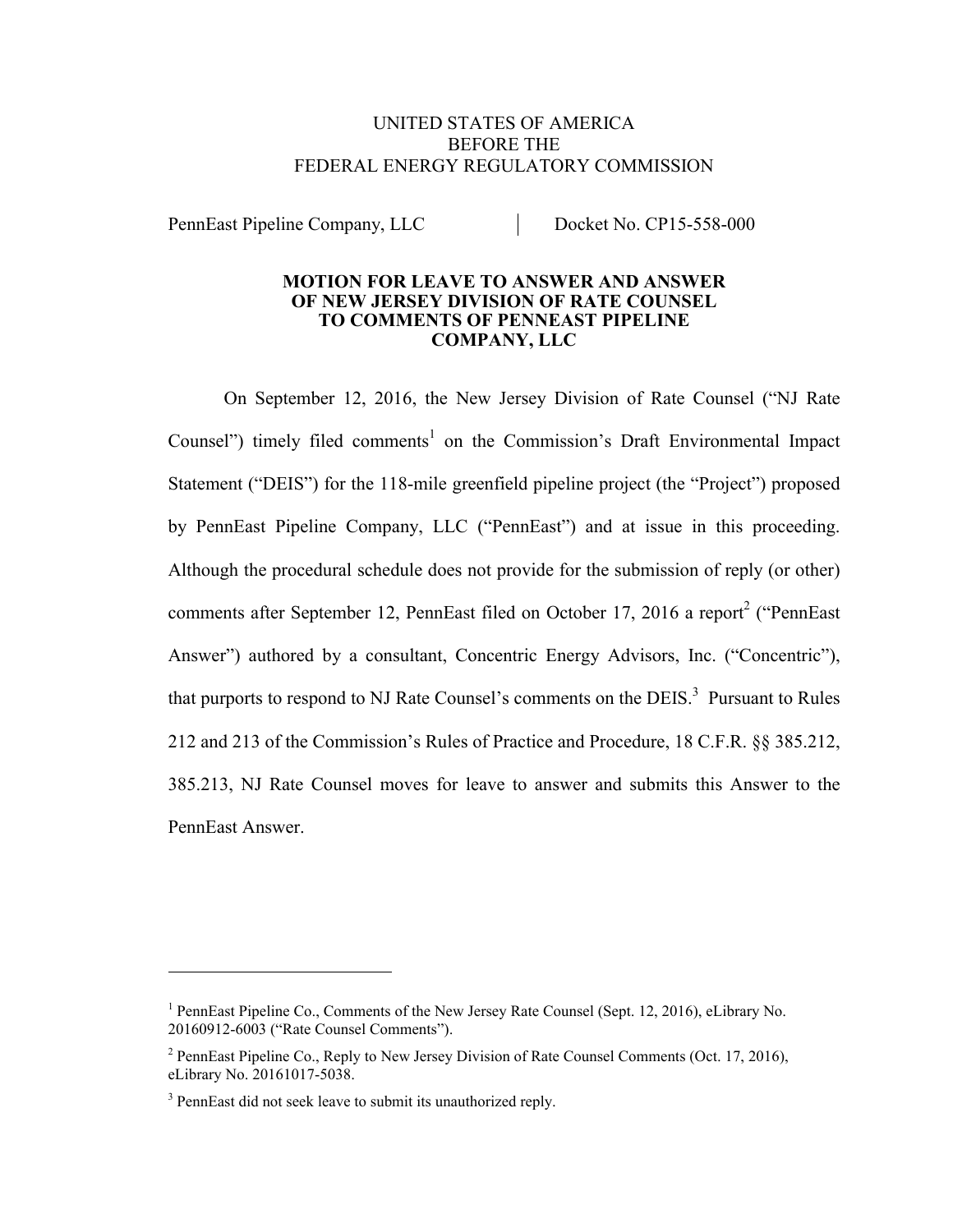#### **I. MOTION FOR LEAVE TO ANSWER**

As noted, the Commission's orders in this proceeding do not provide for the submission of replies to comments submitted on the DEIS; more generally, the Commission's procedural rules prohibit answers to answers.<sup>4</sup> The Commission will, however, waive this rule where an otherwise impermissible answer provides information that assists the Commission in its decision-making process.<sup>5</sup> Such is the case here.

PennEast has submitted a newly-prepared report authored by Concentric that purports to provide additional support for the development of the Project and its associated return on equity ("ROE"), debt rate, and capital structure. The PennEast Answer is effectively a supplemental submission that modifies its application in this proceeding. As newly-filed data, no party has had a prior opportunity to address PennEast's claims. To the extent the Commission accepts the PennEast Answer, the Commission should as a matter of procedural fairness afford parties the opportunity to address the Concentric Report.

In addition, NJ Rate Counsel respectfully submits that an answer will be of assistance to the Commission by helping to clarify the record. As explained below, while PennEast purports to respond to NJ Rate Counsel's earlier comments, its Answer continues to fail to demonstrate an actual need for the Project. Specifically, the crux of the NJ Rate Counsel comments was the simple point that there has been no showing that the local gas distribution companies ("LDCs") that would be served by the Project lack adequate existing capacity. PennEast does not even purport to rebut the evidence

 $4$  18 C.F.R. § 385.213(a)(2).

<sup>5</sup> *See, e.g.*, *E. Shore Nat. Gas Co.*, 156 FERC ¶ 61,053 (2016).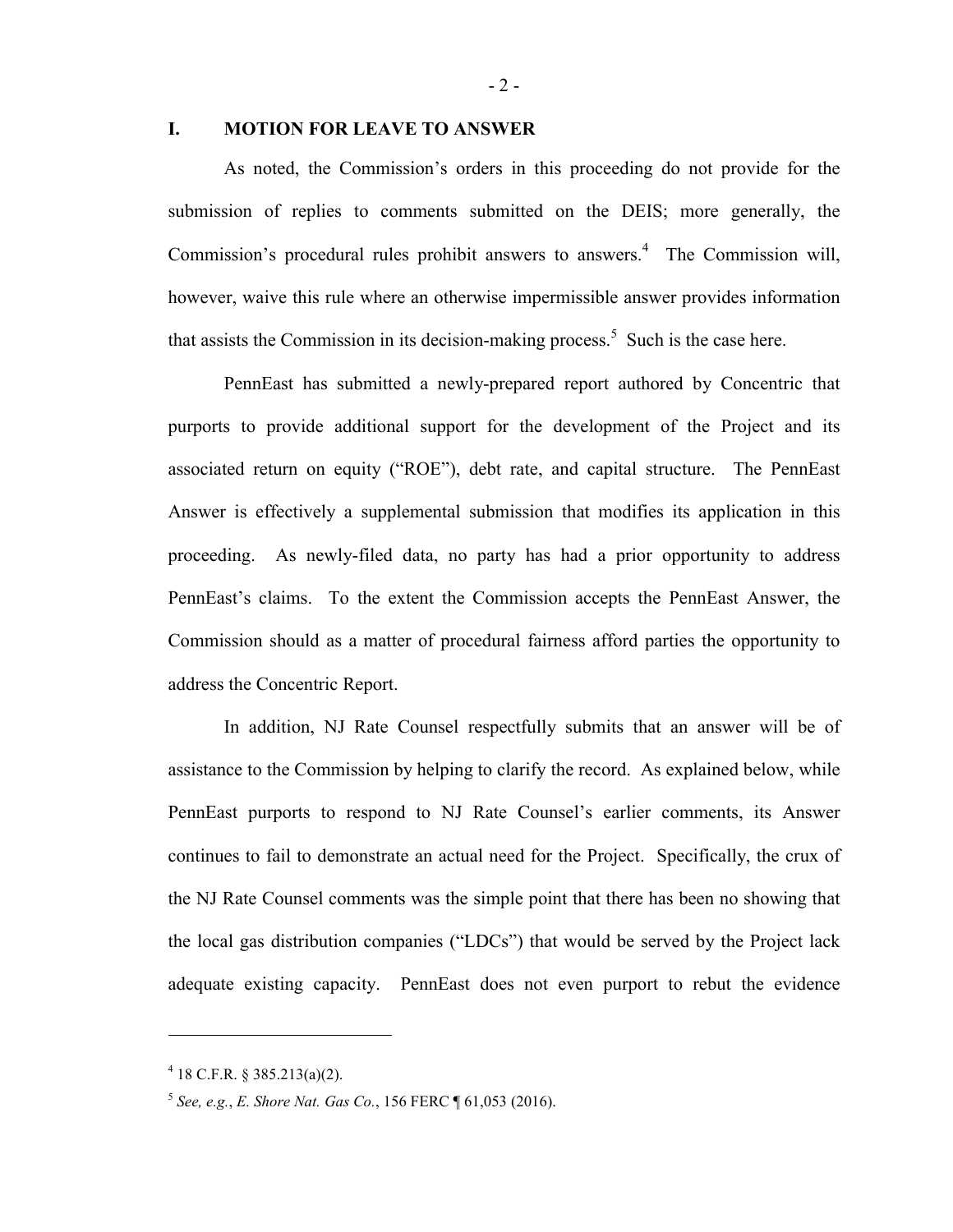tendered by NJ Rate Counsel. Instead, the Company simply repeats the truism that construction of an additional pipeline can increase reliability—thereby ignoring the Commission's obligation under the National Environmental Policy Act ("NEPA") to determine whether there is a need for the Project sufficient to justify its associated environmental impacts. In addition, PennEast's Answer fails to rebut the contentions in the NJ Rate Counsel comments concerning the Project's excessive proposed ROE. PennEast fails to show a nexus between the specific "risks" associated with construction of the proposed pipeline and the requested ROE, proposed debt rate, and proposed capital structure. Instead, PennEast repeats the mantra that other pipelines have received approval of the same generous 14% ROE, ignoring that those approvals were under very different economic conditions and in a different interest rate environment.

### **II. ANSWER**

## *A. PennEast continues to fail to demonstrate actual need for the Project.*

PennEast continues to argue that the Project is needed because several New Jersey and Pennsylvania LDCs—a number of which are PennEast affiliates—have subscribed to a substantial share (approximately  $60\%$ ) of the Project's anticipated capacity.<sup>6</sup> NJ Rate Counsel's September 12 Comments demonstrate, and the PennEast Answer fails to rebut, that those same LDCs have no need for additional capacity. And, contrary to PennEast's claims<sup>7</sup>, NJ Rate Counsel does not seek to substitute its judgment for that of the relevant LDCs. NJ Rate Counsel's position is based instead on statements made by the LDCs

<sup>6</sup> PennEast Answer, P 9.

<sup>7</sup> *Id.*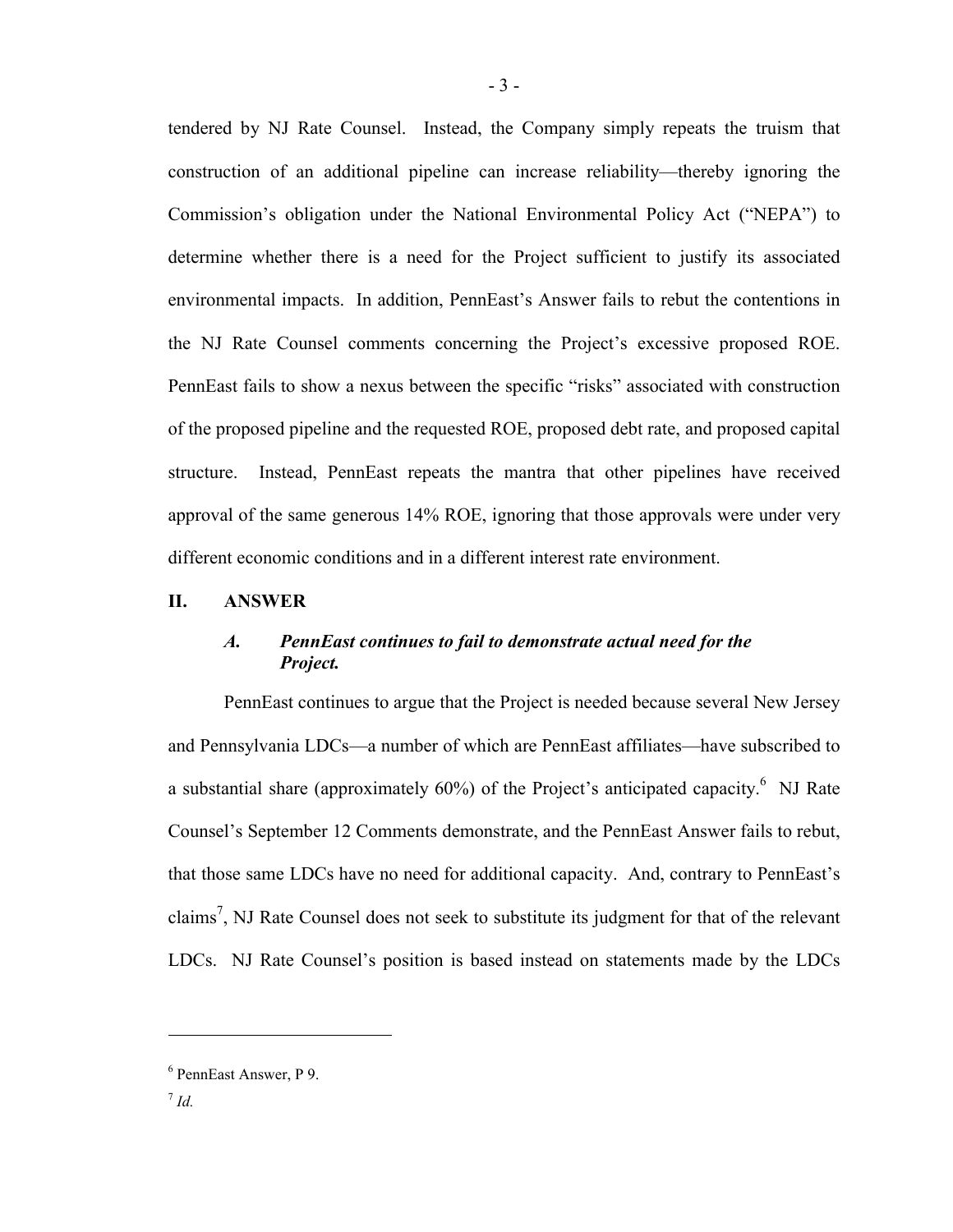themselves; the annual filings these LDCs submit to state regulators make plain that they have sufficient capacity without the new pipeline to meet forecasted load growth.

PennEast does not dispute this evidence, choosing instead to seek to justify the Project by engaging in a lengthy discussion of "other factors" that may support the need for the Project, "such as cost savings, supply security and reliability, supply diversity, supply flexibility, price stability, and the ability to grow and meet incremental demand.<sup>58</sup> PennEast does not explain how these other factors justify the Project, however. While NJ Rate Counsel does not dispute that these other factors may play a role in evaluating a proposed pipeline, they are ancillary to an even more basic demonstration: that the LDC customers of the pipeline in fact need the capacity in order to serve customers. Rather than address that fundamental concern, the PennEast Answer seeks to deflect attention toward the ancillary considerations.

# 1. PennEast cannot justify the Project based on "cost savings."

An examination of the "other factors" PennEast cites further supports NJ Rate Counsel's claim that the Project is not justified. For example, PennEast cites "cost savings," referencing the current \$0.75 per dekatherm ("Dth") basis differential between Gulf Coast and Marcellus commodity prices. PennEast estimates that this basis differential will continue for the next  $36$  months.<sup>9</sup> However, as shown in the Dismukes Affidavit, basis differentials are inherently temporary and tend to equalize, especially over the 30 or more years that a new pipeline will be in service.<sup>10</sup> According to the most

<sup>8</sup> *Id.* PP 10, 11.

<sup>9</sup> *Id.* P 25.

<sup>&</sup>lt;sup>10</sup> Affidavit of David E. Dismukes, Ph.D.  $\P$  6 of Motion for Leave to Answer and Answer of New Jersey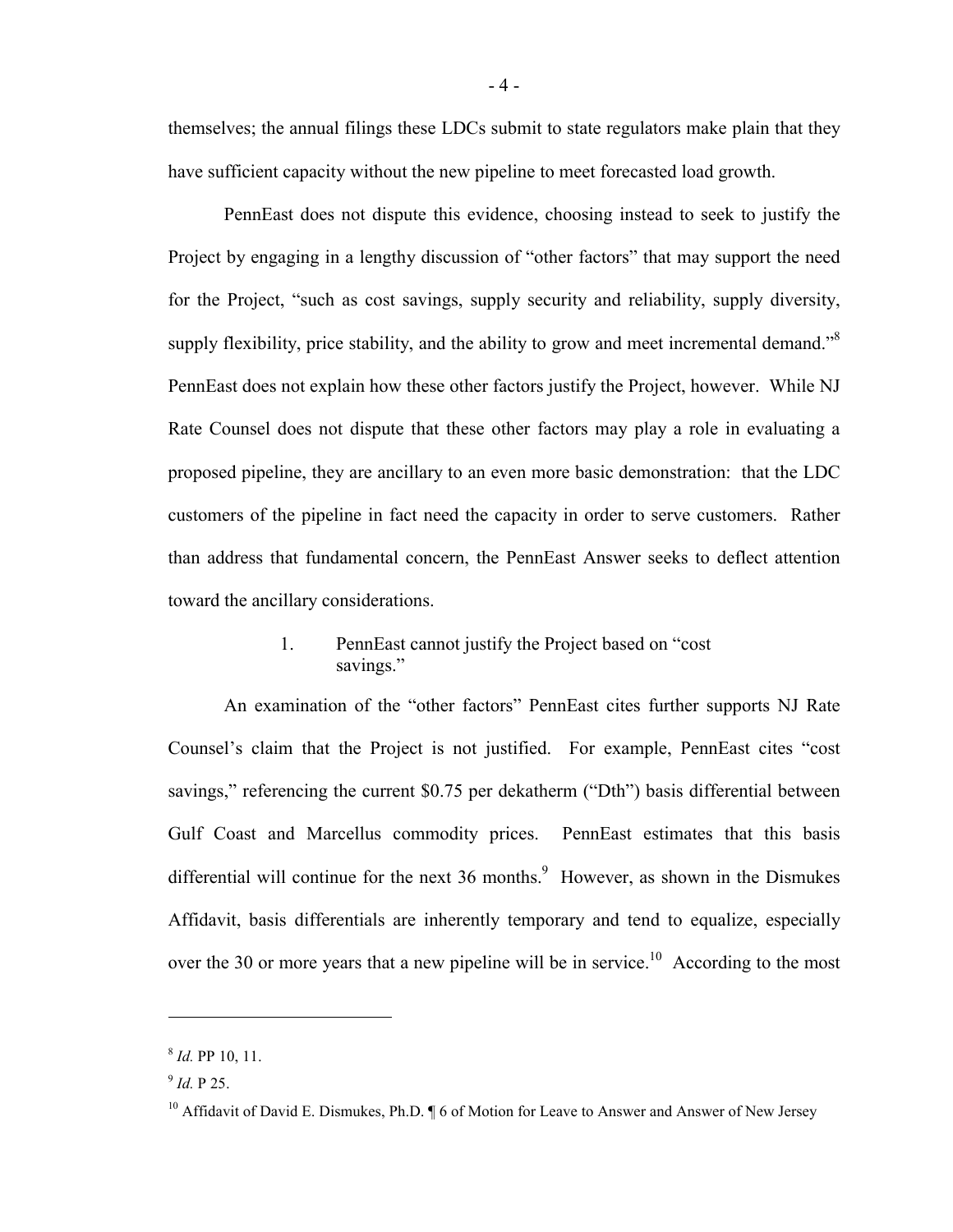recent U.S. Energy Information Administration analysis, that basis differential may already be shrinking.<sup>11</sup> Similarly, PennEast has neither made any commitment nor offered a guarantee that ratepayers in the Project area will have reduced costs for either commodity or transport. PennEast rebuts its own point that consumers will benefit from the existing basis differential, stating that "[i]n addition, it is Concentric's understanding that the transportation cost on PennEast is effectively the same as accessing the Gulf Coast supplies."<sup>12</sup> In other words, PennEast appears to concede that the enormous cost of construction of the Project translates into transportation costs that eliminate any current, perhaps temporary, basis differential between Gulf Coast gas and Marcellus gas. Rather than guaranteeing any financial benefit to ratepayers, PennEast notes only that its precedent agreements are negotiated rates. But that serves only to highlight the interaffiliate negotiations that have taken place. Of course, as the Commission is aware, "negotiated rates" are not "discounted rates" and a "negotiated rate" could exceed the recourse rate. Thus, far from demonstrating "need," the evidence furnished by PennEast's own consultant demonstrates that the Project will not result in cost savings.

# 2. The Project will not increase supply diversity or supply flexibility in the Mid-Atlantic region.

PennEast also attempts to justify the Project as a means to increase "supply diversity" and "supply flexibility."<sup>13</sup> But PennEast does not even allege, much less show, that there is an existing lack of supply diversity or flexibility. PennEast fails to

Division of Rate Counsel to Comments of PennEast Pipeline Company, LLC ("Dismukes Aff.").

 $11$  Dismukes Aff. ¶ 8.

<sup>12</sup> PennEast Answer, P 25.

 $^{13}$  *Id.* P.7.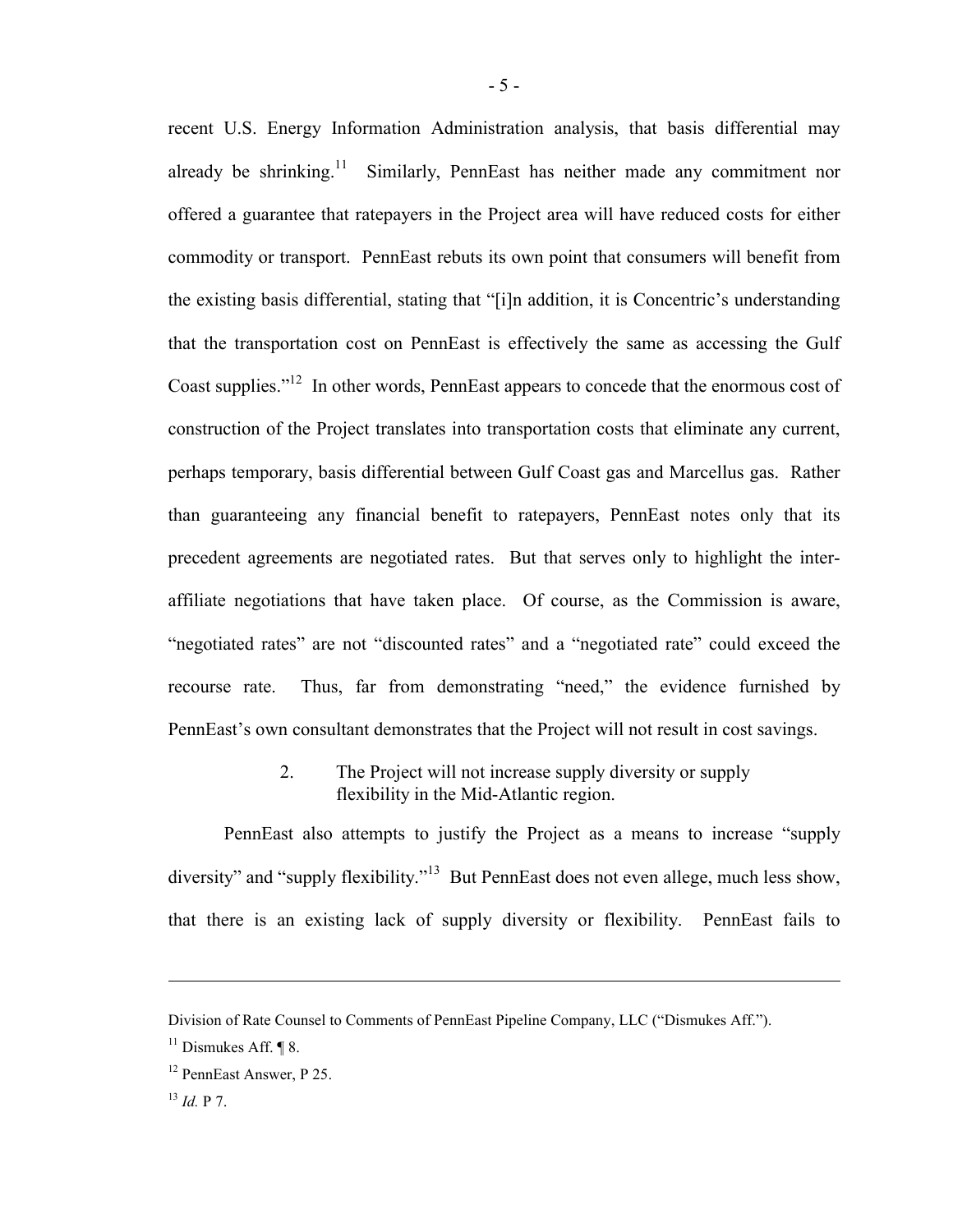acknowledge that numerous outlets currently exist for gas produced from the Marcellus and Utica shales. NJ Rate Counsel is likewise unaware of any complaints that gas is locked into either field due to a lack of pipeline capacity. Moreover, PennEast acknowledges that its LDC-affiliates that have executed precedent agreements already obtain substantial amounts of gas from the Marcellus and Utica shales.<sup>14</sup> If LDCs are already able to and do obtain required gas from the Marcellus and Utica shales,<sup>15</sup> providing increased and redundant transport to the same suppliers increases neither supply diversity nor supply flexibility. To the contrary, by increasing reliance on the Marcellus and Utica Shales, LDCs are *decreasing* supply diversity and flexibility. 16

> 3. PennEast's assumption that the Project would mitigate price spikes such as those during the 2014 Polar Vortex is unsupported.

PennEast next raises the specter of the gas and electric commodity price spikes experienced during the "Polar Vortex" events of the 2013-14 winter, and implies that the Project could lessen the likelihood of a recurrence.<sup>17</sup> During the Polar Vortex, regional natural gas prices throughout the Northeast saw record setting highs as natural gas transmission pipelines into New England became congested. PennEast's argument appears to be that if more pipeline capacity into the Mid-Atlantic had existed, such price spikes would have moderated or been eliminated. However, PennEast has not

 $^{14}$  *Id.* **P** 31.

<sup>&</sup>lt;sup>15</sup> PennEast also seeks to support the need for the Project with a presentation by PJM from the October 20, 2016 Commission Meeting entitled "Winter Operations and Market Performance." PennEast Pipeline Co., Supplemental Information – PJM Slide Presentation to FERC, eLibrary No. 20161025-5067. The PJM presentation, however, simply states the obvious that "more is better," with no consideration of the Project's environmental or financial impacts or whether and how the Project is necessary to meet peak demand.

 $16$  Dismukes Aff. [11.]

<sup>&</sup>lt;sup>17</sup> PennEast Answer, P 30.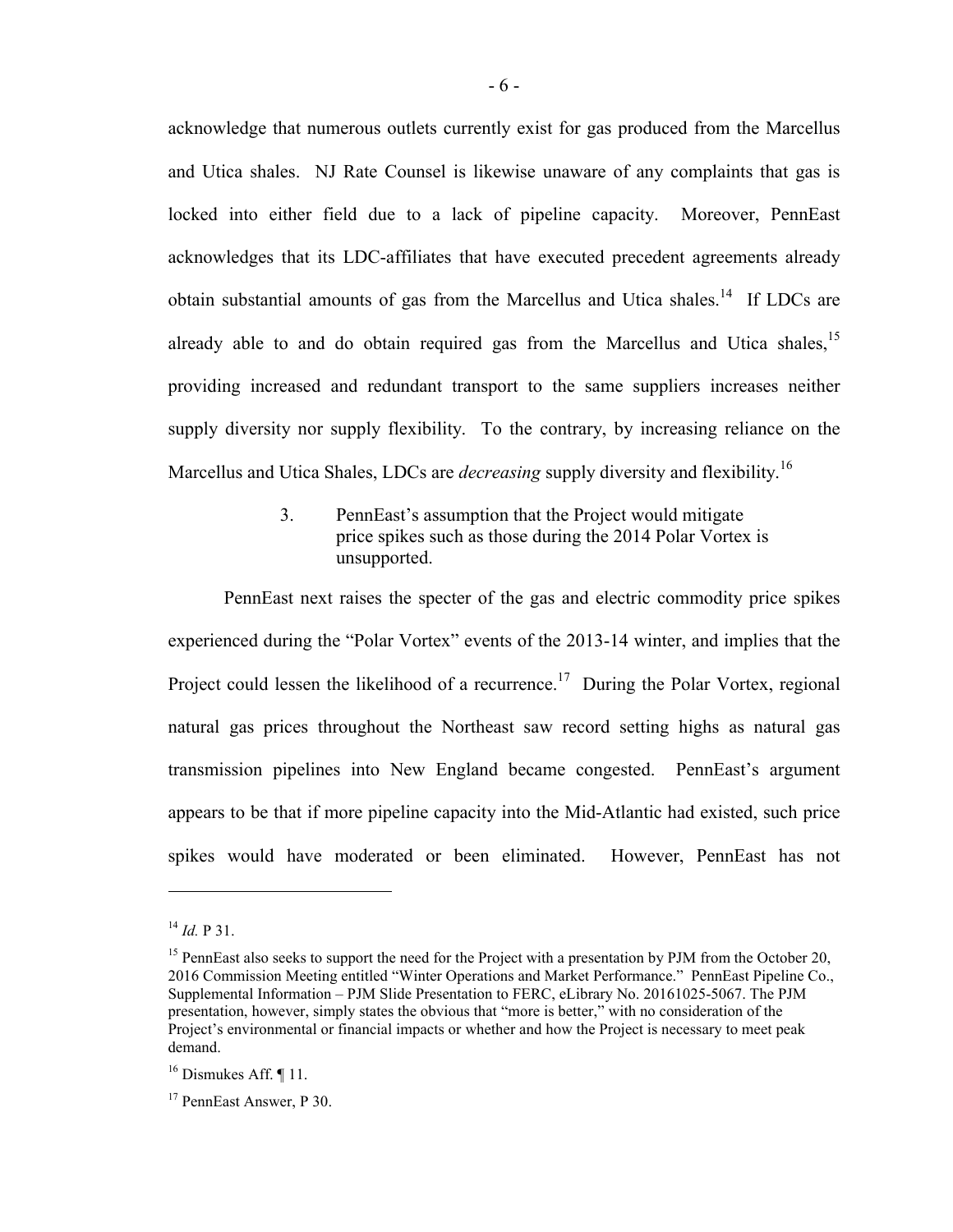demonstrated how the Project would have mitigated (or, once completed, will mitigate) price spikes.

The Polar Vortex price spikes would not have been eliminated simply by increasing pipeline capacity. In particular, the increase in capacity offered by PennEast would have had limited, if any, effect. The majority of the gas transportation congestion encountered during the Polar Vortex occurred in New England<sup>18</sup>—far north of the area to be served by the Project.

In addition, as the Commission is aware from its detailed study of the 2013-14 winter,  $19$  there were multiple significant causes of the price spikes--many of which were unrelated to pipeline capacity. The Commission Staff Report and analysis by  $PJM^{20}$ establish that the price spikes were caused by a very high demand event<sup>21</sup> combined with substantial forced generation outage issues.<sup>22</sup> PJM reported that  $42\%$  of forced outages during the Polar Vortex event were due to equipment failure.<sup>23</sup> Commission Staff has calculated that at least 1.5 Bcfd of gas could not be injected due to well freeze-offs and that Northeast gas production was down 800 MMcfd. $24$  Compounding the gas production

<sup>&</sup>lt;sup>18</sup> Dismukes Aff. ¶ 16.

<sup>&</sup>lt;sup>19</sup> Fed. Energy Regulatory Comm'n, "Winter 2013-2014 Operations and Market Performance in RTOs and ISOs" at 3 (April 1, 2014), FERC Docket No. AD14-8-000, eLibrary No. 20140403-4009 ("Commission Staff Report").

<sup>&</sup>lt;sup>20</sup> PJM Interconnection L.L.C., Analysis of Operational Events and Market Impacts During the January 2014 Cold Weather Events at 56-63 (May 8, 2014),

http://www.pjm.com/~/media/documents/reports/20140509-analysis-of-operational-events-and-marketimpacts-during-the-jan-2014-cold-weather-events.ashx ("PJM Winter Report").

 $21$  Dismukes Aff. ¶ 15.

 $22$  Dismukes Aff. ¶ 17.

<sup>23</sup> PJM Winter Report at 24.

<sup>&</sup>lt;sup>24</sup> Commission Staff Report at 4.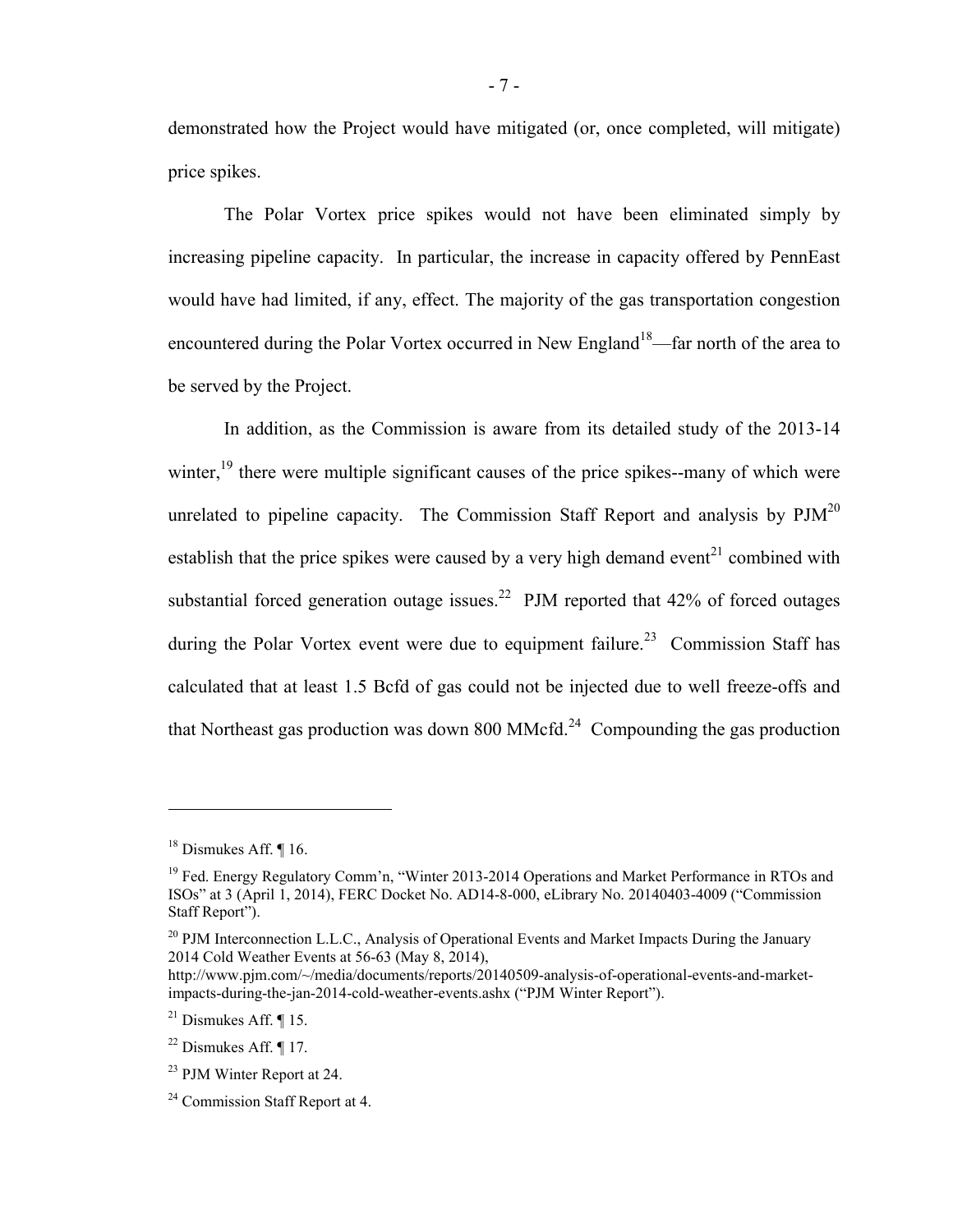problem, PJM also reported that some pipelines restricted withdrawals from storage due to low inventories in storage. $25$ 

Even if PennEast had been operational at that time, it would have had no impact on forced outages caused by frozen coal piles or equipment failures.<sup>26</sup> An operational PennEast pipeline could not have transported gas that simply wasn't there. And to the extent gas-fired generation did not obtain fuel due to "onerous" and "inflexible" pipeline tariff conditions,  $27$  PennEast's proposed tariff has similar terms and conditions. <sup>28</sup> Thus, the PennEast pipeline, had it been operational in January 2014, would not have mitigated substantial causes of the price spikes.

## 4. PennEast has not demonstrated that the Project is necessary to meet projected load growth.

PennEast also cites the ability to grow and meet incremental demand as demonstrating need for the Project. While the faith demonstrated in "if you build it, they will come" makes for a wonderful movie plot, it cannot be the basis for building an enormously expensive greenfield pipeline. Rather, as PennEast's affiliate-LDCs' own filings with state regulators demonstrate, these LDCs: (1) currently have adequate capacity; (2) have experienced minimal load growth during the past years of very low gas prices; and (3) project very limited new load growth. While PennEast asserts that 2020 is too short a planning horizon for determining the need for pipeline capacity, it offers no substitute date. More importantly, PennEast offers no studies or other evidence showing

 $25$  PJM Winter Report at 58-63.

 $26$  Dismukes Aff.  $\P$  17.

<sup>27</sup> PJM Winter Report at 56.

<sup>28</sup> See e.g., PennEast Pipeline Co., Part 6 – General Terms and Conditions § 36.1, *Pro Forma* FERC Gas Tariff Original Volume No. 1 of PennEast Pipeline Company, LLC (Sept. 24, 2015), eLibrary No. 20150925-5028 (requiring uniform, ratable hourly flows over a 24 hour period).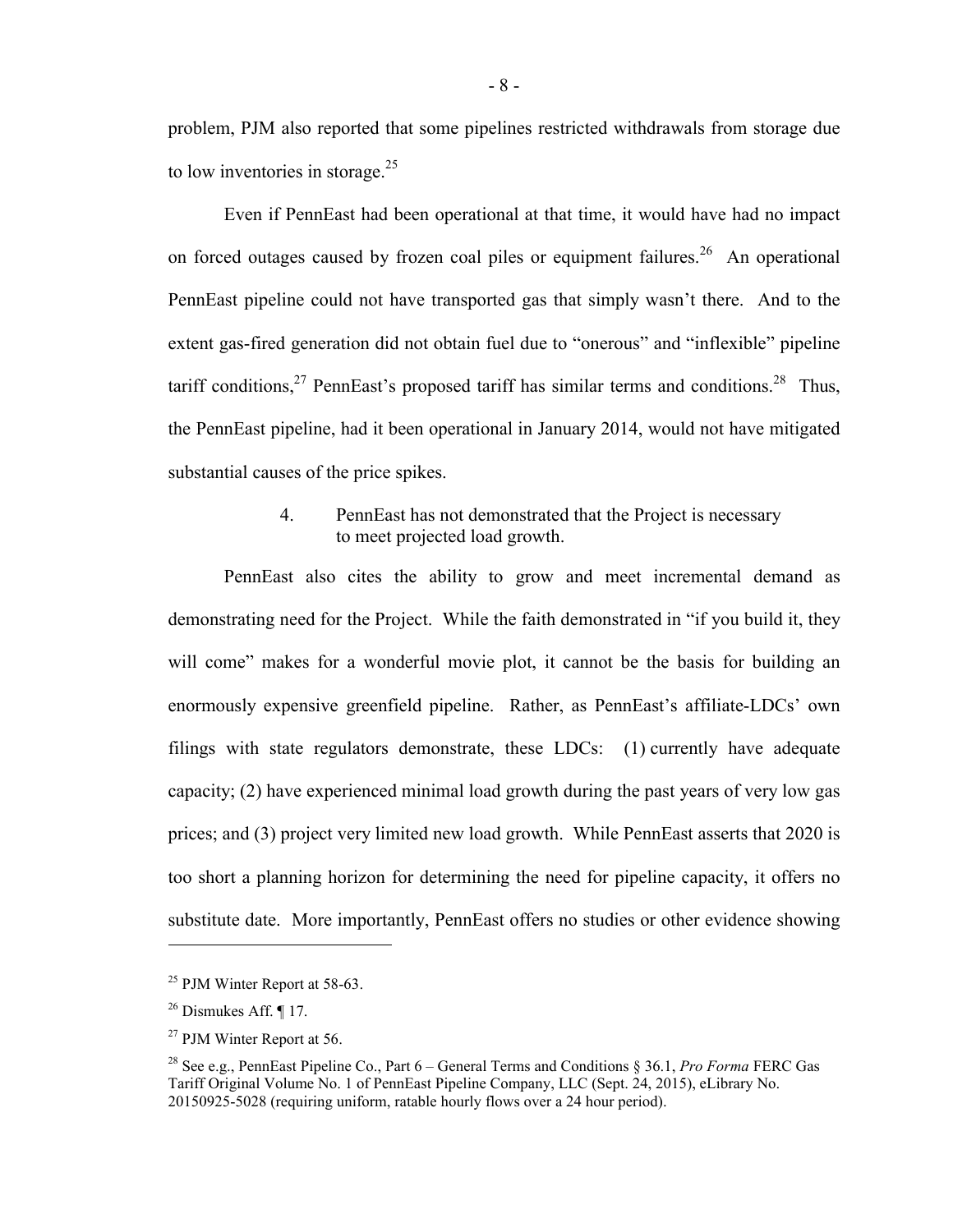that there will be some event at some unknown point after 2020 that will suddenly change the existing flat rate of growth to a much higher rate of growth that would necessitate the Project's capacity. In other words, PennEast has failed to show that the Project is needed to meet load growth.

## 5. PennEast's citations to state regulator certifications of need illustrate the deficiencies in PennEast's Application.

PennEast provides citations to several instances in which state regulators have certificated pipeline facilities or transport capacity purchases from pipelines. In each of these cases, the state regulator conducted fact-specific inquiries and concluded the transaction was necessary to meet a specific need. But this hardly helps PennEast; indeed, it is the other way around. The absence of a specific showing of need is why PennEast's Application<sup>29</sup> in this proceeding fails.

Among the cases cited, PennEast includes a lengthy quote from a decision by a Pennsylvania Public Utility Commission (PaPUC) Administrative Law Judge to demonstrate that state utility commissions have recognized benefits associated with expanding gas service.<sup>30</sup> In that case, the PaPUC approved a settlement proposal that would "provide public benefits by allowing approximately 10,000 or more new customers to receive the benefits of natural gas service." But that consideration is not present in this proceeding. The PennEast Application nowhere states that completion of the Project will enable any new service that cannot already be obtained from existing pipelines.

<sup>&</sup>lt;sup>29</sup> PennEast Pipeline Co., Application of PennEast for Certificates of Public Convenience and Necessity and Related Authorizations (Sept. 24, 2015), eLibrary No. 20150925-5028 ("Application").

<sup>30</sup> PennEast Answer P 16.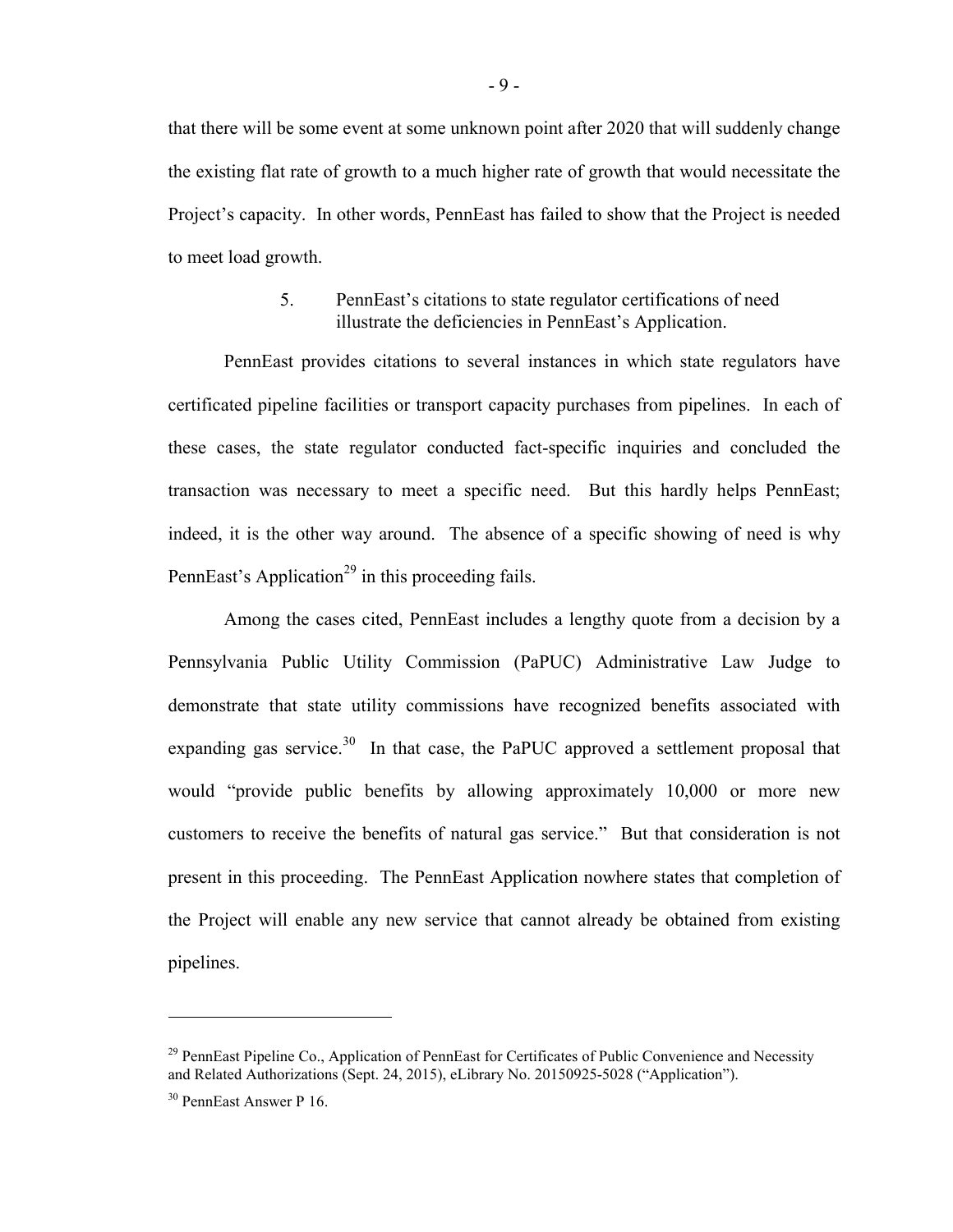Similarly, PennEast cites to a California Public Utility Commission proceeding considering Pacific Gas & Electric's request for capacity on the Ruby pipeline.<sup>31</sup> Again, the facts presented in that case are unlike those before the Commission in this one. In *Ruby Pipeline*, PG&E had very limited, if any, access to gas from the Rockies region, and relied heavily on Canadian gas supplies. By subscribing to the Ruby pipeline, PG&E diversified its gas supply. In contrast, the PennEast Project provides no access to new gas supplies. As PennEast acknowledges, New Jersey and Pennsylvania LDCs already have extensive access to Marcellus and Utica Shale gas.<sup>32</sup> Increasing access to and, in turn reliance on, gas supplies from the Marcellus shale will concentrate rather than diversify the gas supplies on which PennEast's subscribers rely.

PennEast also cites to a proposed decision  $33$  in Florida Public Service Commission proceedings involving Florida Power & Light's subscription to the Sabal Trail and the Florida Southeast Connection pipelines. As the Commission is well aware, Florida is a long narrow peninsula and gas flows from north to south. On the electric side, there are serious constraints that substantially limit the flow of power from Georgia to Florida. As a result, in contrast to the instant facts, FPL needed new, gas-fired electric generation and required new pipeline capacity to fuel that resource because there was no other available pipeline capacity. The situation in the Mid-Atlantic region is vastly different. The region includes a network of reticulated pipelines; unlike other areas of the

<sup>31</sup> *Id.* P 18. (citing *Ruby Pipeline, L.L.C.*, 128 FERC ¶ 61,224 (2009), *Clarified decision on rehearing*, 131 FERC ¶ 61,007 (2010), *stay denied*, 134 FERC ¶ 61,103, *petition for review dismissed sub nom. Defenders of Wildlife v. FERC*, 2011 WL 3240455 (D.C. Cir. 2011) ("*Ruby Pipeline*")).

 $32$  *Id.* P 31.

<sup>&</sup>lt;sup>33</sup> *Id.* (citing Proposed Agency Action Order on Florida Power & Light Company's Proposed Sabal Trail Transmission, LLC and Florida Southeast Connection Pipelines, Florida Public Service Commission, Order No. PSC-13-0505-PAA-EI, Oct. 28, 2013).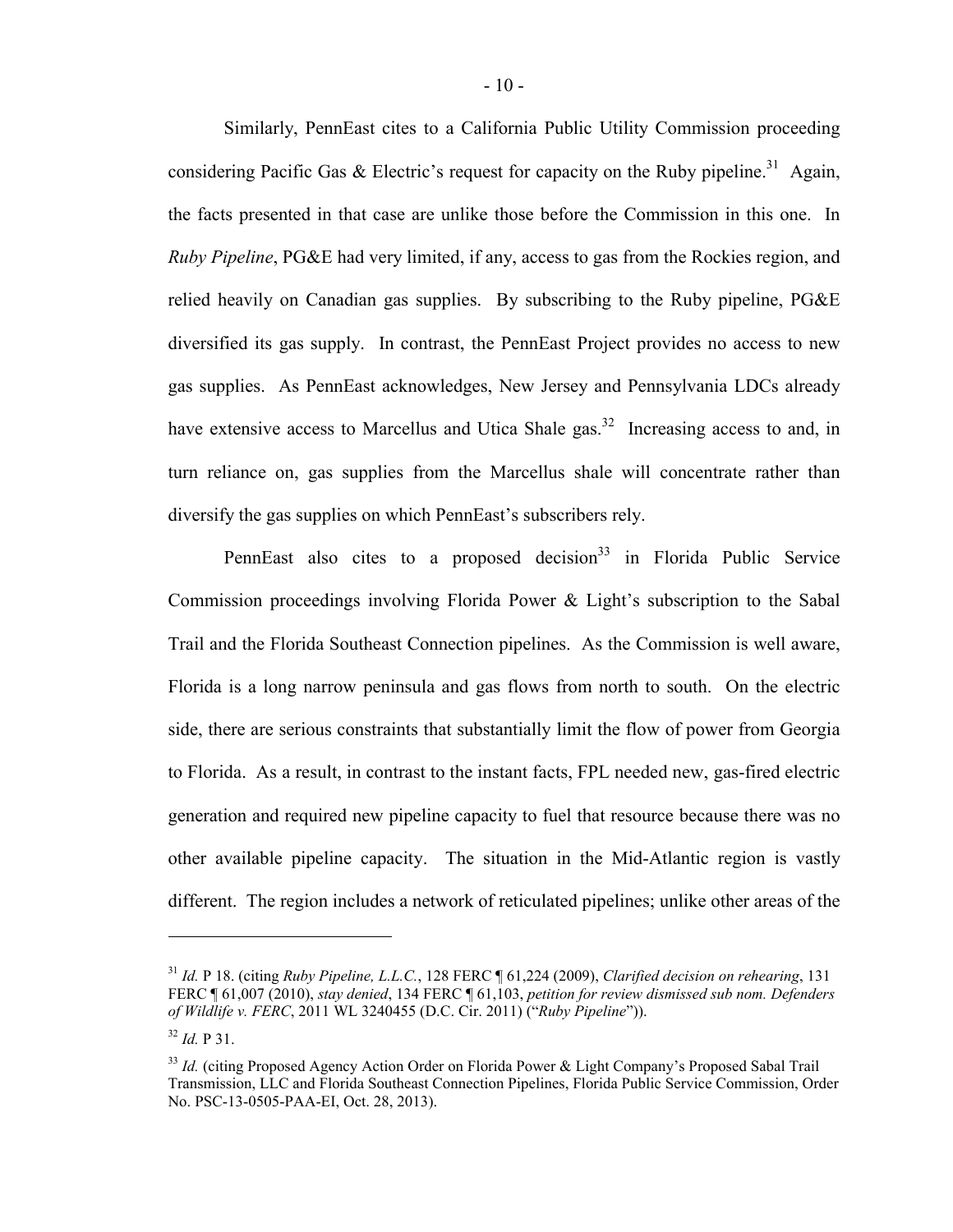country, Mid-Atlantic LDCs are turning back pipeline capacity to the Gulf Coast region in favor of more local supplies. The electric grid in the Mid-Atlantic is also heavily networked, enabling power generated hundreds—if not more than a thousand—miles away to reach the region on a cost-effective basis.

In sum, in the cases cited by PennEast, the proponents demonstrated the need for additional pipeline capacity. By contrast, PennEast's Answer—which does little more than demonstrate that the benefits associated with the pipelines at issue in those cases outweighed the impacts—fails to demonstrate that such circumstances exist here.

## *B. PennEast fails to support its requested ROE, debt rate, and capital structure.*

PennEast defends its exorbitant requested ROE and debt rate with arguments that other pipelines have received similar rates. $34$  In its prior comments, NJ Rate Counsel explained that the Commission first authorized a 14% ROE under vastly different capital market conditions and in the context of pipelines predominantly financed with debt.<sup>35</sup> In contrast, PennEast's proposed capital structure shows that it is financing the Project predominantly with equity and it is doing so in capital market conditions in which investors demand a significantly lower rate of return. Similarly, NJ Rate Counsel explained that current interest rates on debt issuances are far below PennEast's request.<sup>36</sup> NJ Rate Counsel will not repeat those arguments here. Instead, NJ Rate Counsel urges the Commission to recognize that PennEast neither can nor does dispute the underlying facts of current capital and debt markets. Instead, PennEast attempts to distract the

<sup>34</sup> *Id.* PP 48, 52.

<sup>&</sup>lt;sup>35</sup> Rate Counsel Comments at 11-14.

<sup>36</sup> *Id.* at 14-16.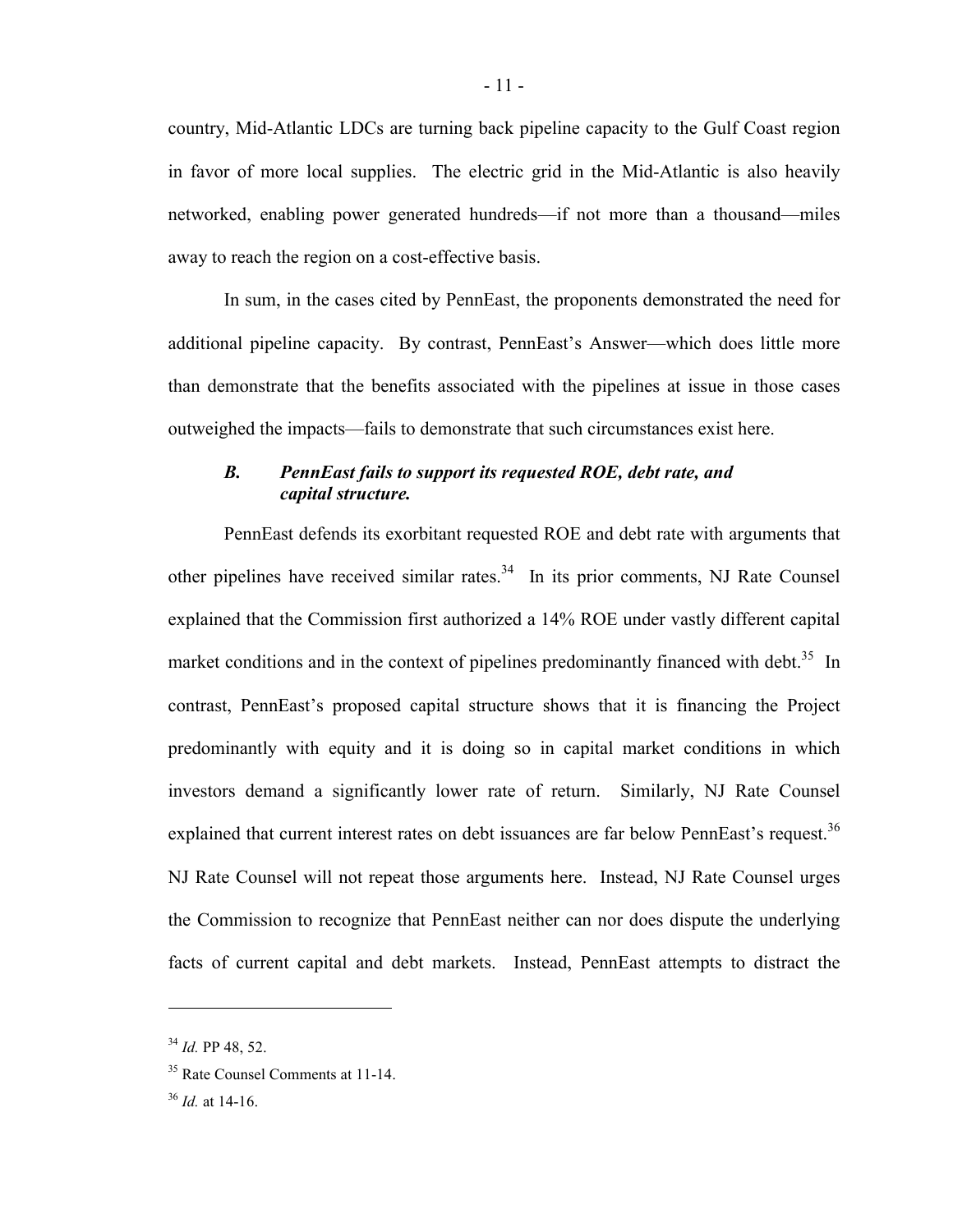Commission with arguments that boil down to "keeping up with the Joneses." But such arguments do not justify an above-market ROE or debt interest rate.

In addition, rather than address the arguments that NJ Rate Counsel has made, PennEast creates and knocks down certain straw arguments. For example, PennEast claims that NJ Rate Counsel cited Commission pipeline rate cases to argue that PennEast was of comparable risk to existing pipelines.<sup>37</sup> NJ Rate Counsel made no such claim. In fact, NJ Rate Counsel *expressly disclaimed that it was making such an argument*. In its September 12 Comments, NJ Rate Counsel made clear that "[w]hile the median result of the Commission's Discounted Cash Flow analysis may not yield the appropriate ROE for a greenfield pipeline, it provides the measure of the return investors require.<sup> $38$ </sup> Thus, contrary to PennEast's assertions, NJ Rate Counsel's reliance on those cases was intended to demonstrate that capital market conditions have changed—not to demonstrate that the Project faces risk comparable to existing pipelines. As applicable to PennEast, it is simply inappropriate to continue to award the same overly generous 14% ROE to new greenfield pipelines over the course of 20 years when conditions in the capital markets have undergone substantial upheaval during this period. The Commission should not be misled by PennEast's straw argument, and should recognize that investors do not require the same 14% return now that they required 20 years ago under very different capital market conditions.

<sup>37</sup> PennEast Answer PP 47-50.

<sup>&</sup>lt;sup>38</sup> Rate Counsel Comments at 13.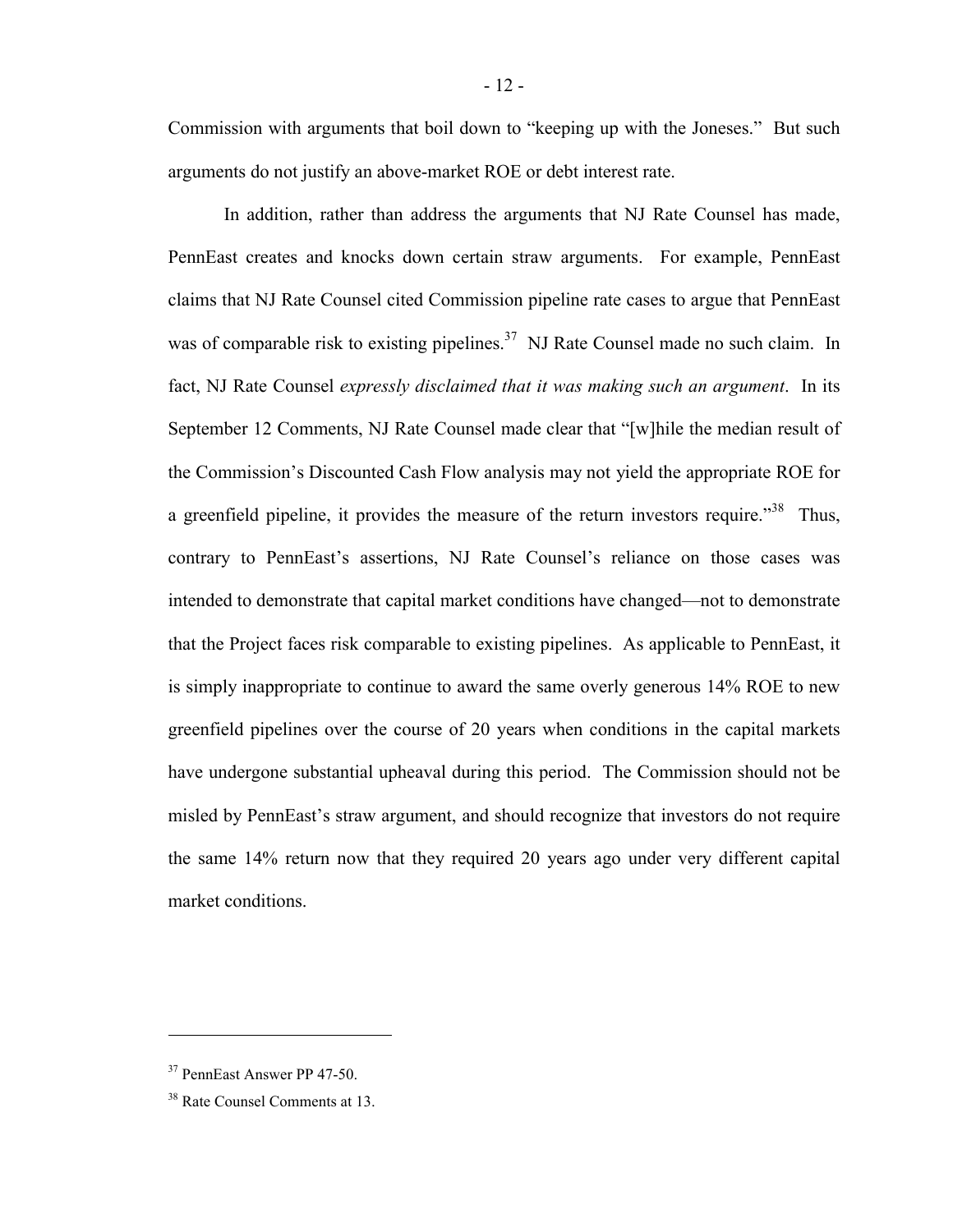Similarly, PennEast claims that NJ Rate Counsel argued that the state-approved ROEs for LDCs should inform PennEast's ROE.<sup>39</sup> To support this erroneous characterization, PennEast provides a quote from NJ Rate Counsel's comments that has been stripped of context. In the quoted language, NJ Rate Counsel was not arguing that this Commission is in any way bound by a state determination of ROE. Rather, NJ Rate Counsel asks the Commission to recognize the broader context of this case, in which it appears that state-regulated LDCs are using an affiliate that is not state regulated to generate radically higher returns for the shareholders of their respective corporate parents. In other words, one factor that NJ Rate Counsel believes supports the Commission taking a hard look at PennEast's evidence of a physical need for the pipeline is that, due to the difference in rates of return, there is substantial financial incentive to build a new pipeline. NJ Rate Counsel urges the Commission, before granting any approval, to determine with certainty that the Project is driven by a genuine need for new capacity rather than a desire for an excessive investment return.

PennEast would also have the Commission authorize the 14% ROE because the shippers that have signed precedent agreements will pay "negotiated rate[s]" rather than recourse rates calculated using the  $14\%$  ROE.<sup>40</sup> PennEast seeks to dismiss NJ Rate Counsel's concerns for New Jersey ratepayers but ignores that the Project is not 100% subscribed. The remaining capacity may be sold, at the recourse rates, to New Jersey LDCs who will collect those costs from New Jersey ratepayers. Moreover, while PennEast discusses the "fundamental difference" between negotiated rates and cost-based

<sup>39</sup> PennEast Answer PP 40-41.

<sup>40</sup> *Id.* P 39.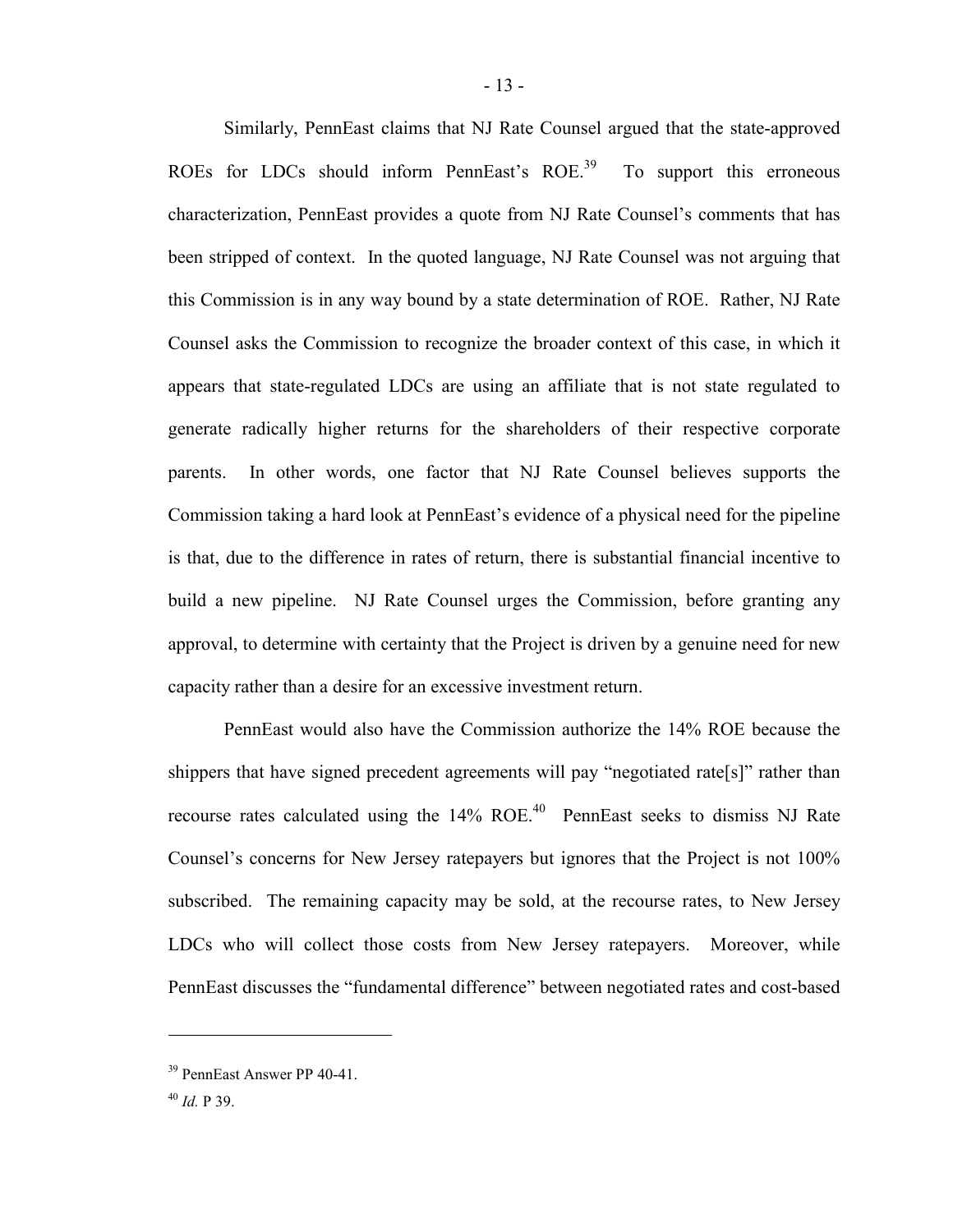recourse rates, $41$  as the Commission is aware, there is also a fundamental difference between negotiated rates and discount rates. PennEast has not made any commitment to discount the recourse rates to customers in New Jersey. Rather, PennEast and its affiliates have negotiated a rate; that rate could over its life be higher than the recourse rate that retail customers of New Jersey LDCs must ultimately pay. Thus, PennEast's reference to negotiated rates is no protection for retail customers.

## **III. CONCLUSION**

For the forgoing reasons, NJ Rate Counsel respectfully requests that the Commission accept this Answer to the PennEast Answer, consider these comments and the accompanying Dismukes Affidavit, and take actions that accord with NJ Rate Counsel's requests in this proceeding.

<sup>41</sup> *Id.* P 38.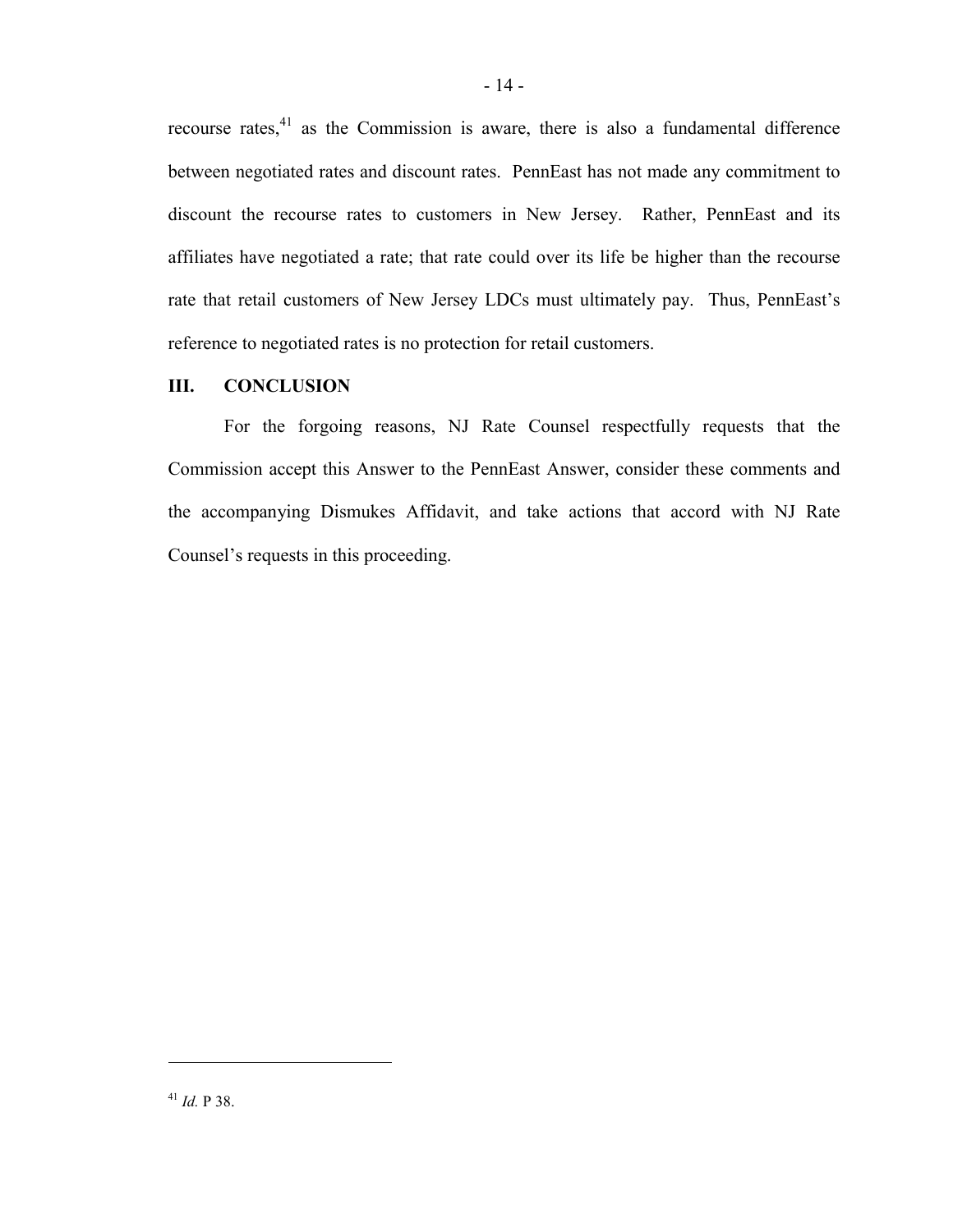Respectfully submitted,

*/s/ Scott H. Strauss*

Scott H. Strauss Stephen C. Pearson Amber L. Martin

Attorneys for New Jersey Division of Rate Counsel

Law Offices of: Spiegel & McDiarmid LLP 1875 Eye Street, NW Suite 700 Washington, DC 20006 (202) 879-4000

November 14, 2016